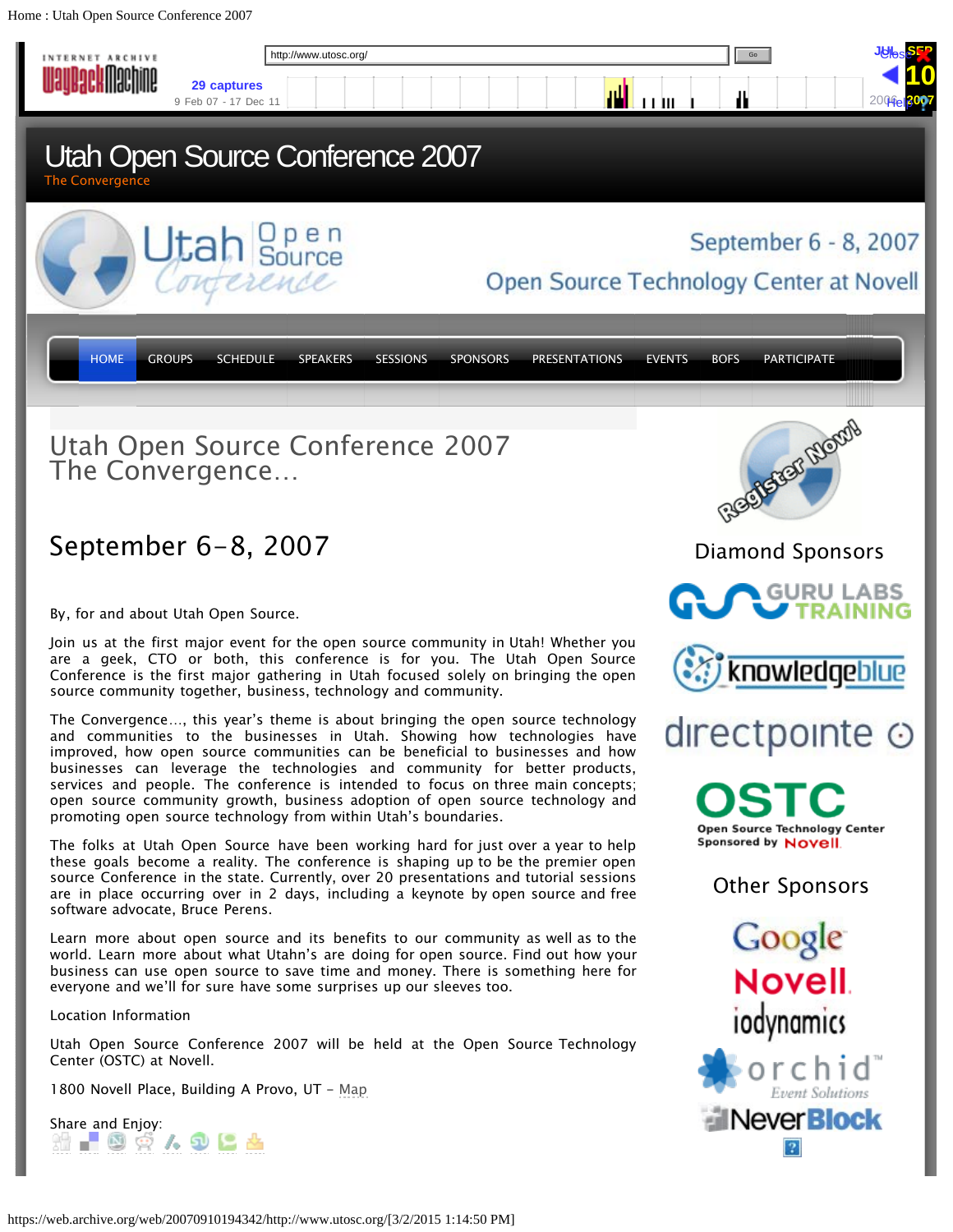<span id="page-1-0"></span>Groups : Utah Open Source Conference 2007

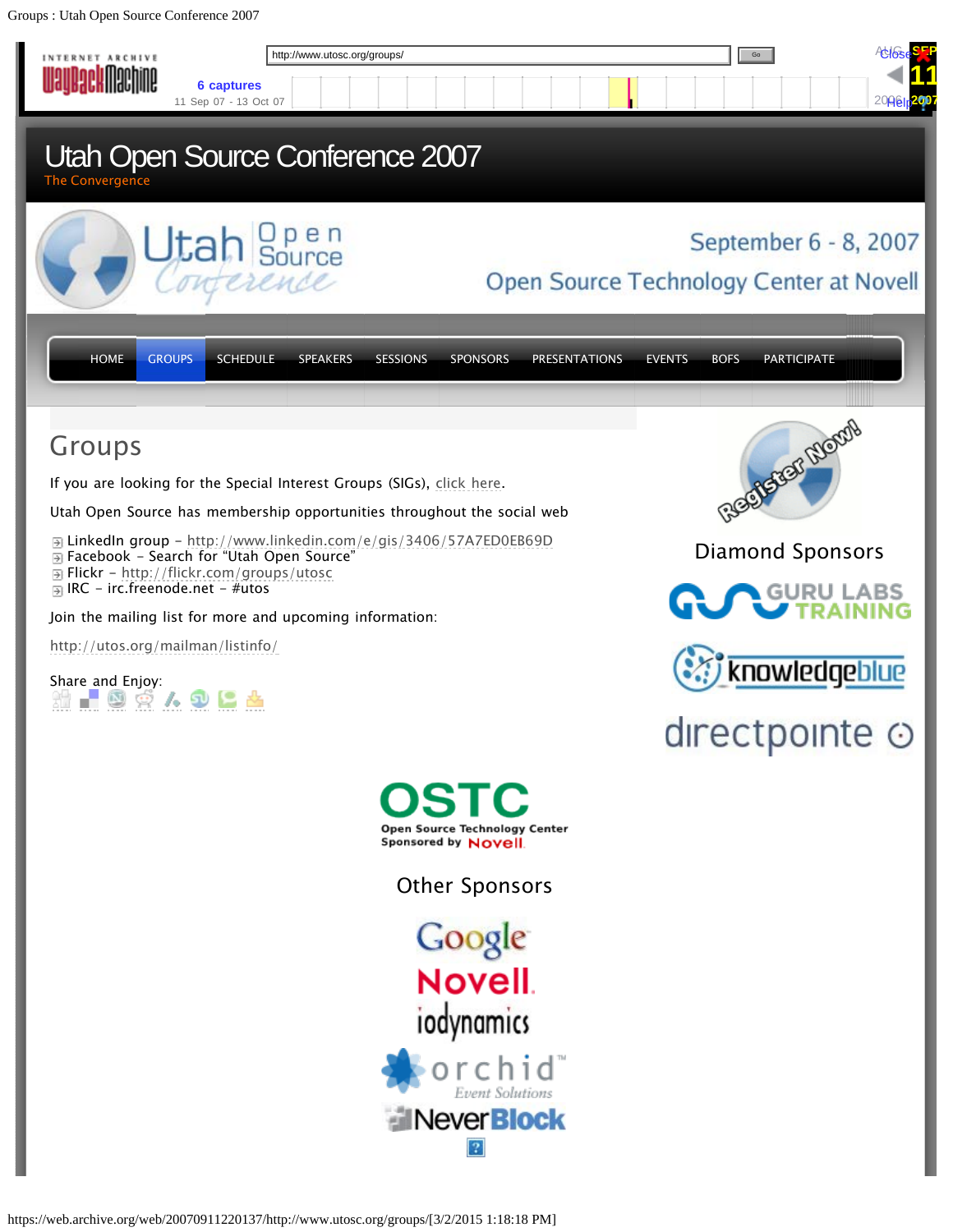<span id="page-2-0"></span>Schedule : Utah Open Source Conference 2007

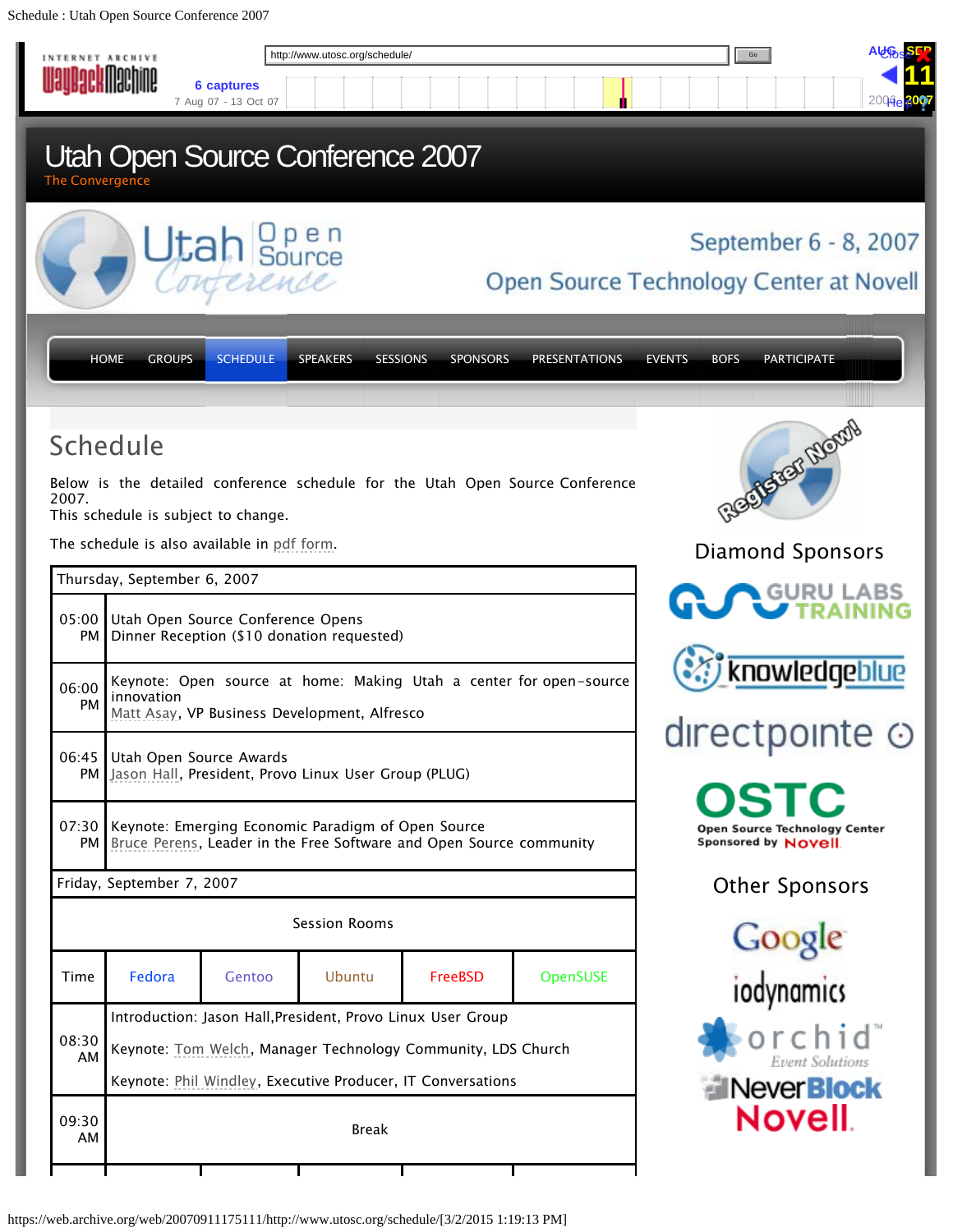| 09:45<br>AM  | Apache<br>Open<br>for<br>Business,<br><b>OFBiz</b><br>David Jones                                   | web<br>site<br>working for?<br>Paul Strange                                                | Who is your What is Utah<br>Open<br>Source?<br>Clint Savage                    | Using<br>Source<br>To<br>Create<br>Car<br>Entertainment<br>Kevron Rees                          | Open Updates On Perl<br>6<br>Paul Seamons                                                                                          |  |  |  |  |  |
|--------------|-----------------------------------------------------------------------------------------------------|--------------------------------------------------------------------------------------------|--------------------------------------------------------------------------------|-------------------------------------------------------------------------------------------------|------------------------------------------------------------------------------------------------------------------------------------|--|--|--|--|--|
| 10:35<br>AM  |                                                                                                     |                                                                                            | Applying<br>open source<br>to more than<br>the computer<br>industry            | Understanding<br>Apache<br>2.2<br>configuration<br><b>Brad Nicholes</b>                         | FamilySearch Is<br>Opening Up<br>Gordon Clarke                                                                                     |  |  |  |  |  |
| 11:25<br>AM. | Virtualize<br>vour<br>business<br>with<br>open<br>source<br>software<br>(Xen)<br>Lamont<br>Peterson | Linux<br>Performance<br>Tuning:<br>'noatime'<br>like<br>the<br>present<br>Michael<br>Place | Joseph Hall                                                                    |                                                                                                 | AskSasha about<br>MySQL<br>Sasha Pachev                                                                                            |  |  |  |  |  |
| 12:15<br>PM  | Geek Lunch<br>The Cafeteria at Novell                                                               |                                                                                            |                                                                                |                                                                                                 |                                                                                                                                    |  |  |  |  |  |
| 01:30<br>PM  | <b>Building</b><br>Voice<br>Applications<br>Using Open<br>Source<br>Jared Smith                     | Building and<br>Leveraging<br>Online<br>An<br>Open<br>Source<br>Community                  | The Business<br>Advantage of<br>Using<br>Open<br>Source<br>Panel<br>Discussion | Testopia<br>Use<br>and<br>Development<br>Greg<br>Hendricks                                      | Meldware<br>Buni<br>Communication<br>Platform<br>Suite:<br>independent<br>groupware<br>Andrew Oliver                               |  |  |  |  |  |
| 02:20<br>PM  |                                                                                                     | Tom Welch                                                                                  |                                                                                | Taming Object<br>Relational<br>Mapping With<br>SQLAIchemy<br>Jonathan Ellis                     |                                                                                                                                    |  |  |  |  |  |
| 03:10<br>PM  |                                                                                                     | <b>Break</b>                                                                               |                                                                                |                                                                                                 |                                                                                                                                    |  |  |  |  |  |
| 03:30<br>PM  | Digital<br>Identity and<br>Open<br>Source:<br>Using Open                                            | Intro<br>to I<br>Python,<br>a l<br><b>Tutorial</b><br>Matt                                 | Linux<br>Distribution<br>Throw Down<br>Open Panel                              | Open<br>source l<br>business<br>and I<br>.NET<br>Frank Rego                                     | Bluetooth<br>For<br>Fun and<br>$Non-$<br>Profit<br>Brad Midgley                                                                    |  |  |  |  |  |
| 04:20<br>PM  | ID<br>Phil Windley                                                                                  | Harrison                                                                                   |                                                                                | Using<br>Django<br><b>Drive</b><br>to<br>Internal<br>Development<br>Tools<br>Scott<br>Robertson | The<br>Relational<br>Model:<br>An<br>overview and its<br>role<br>in.<br>a<br>growing world<br>of unstructured<br>data<br>Dan Hanks |  |  |  |  |  |
| 05:10<br>PM  | Open<br>Source and<br>the<br>Smart<br>Electric Grid<br>Birds of a<br>Feather                        | <b>BoFs</b><br>Networking<br>Other                                                         |                                                                                |                                                                                                 | Troubleshooting<br>Challenge<br>Guru Labs                                                                                          |  |  |  |  |  |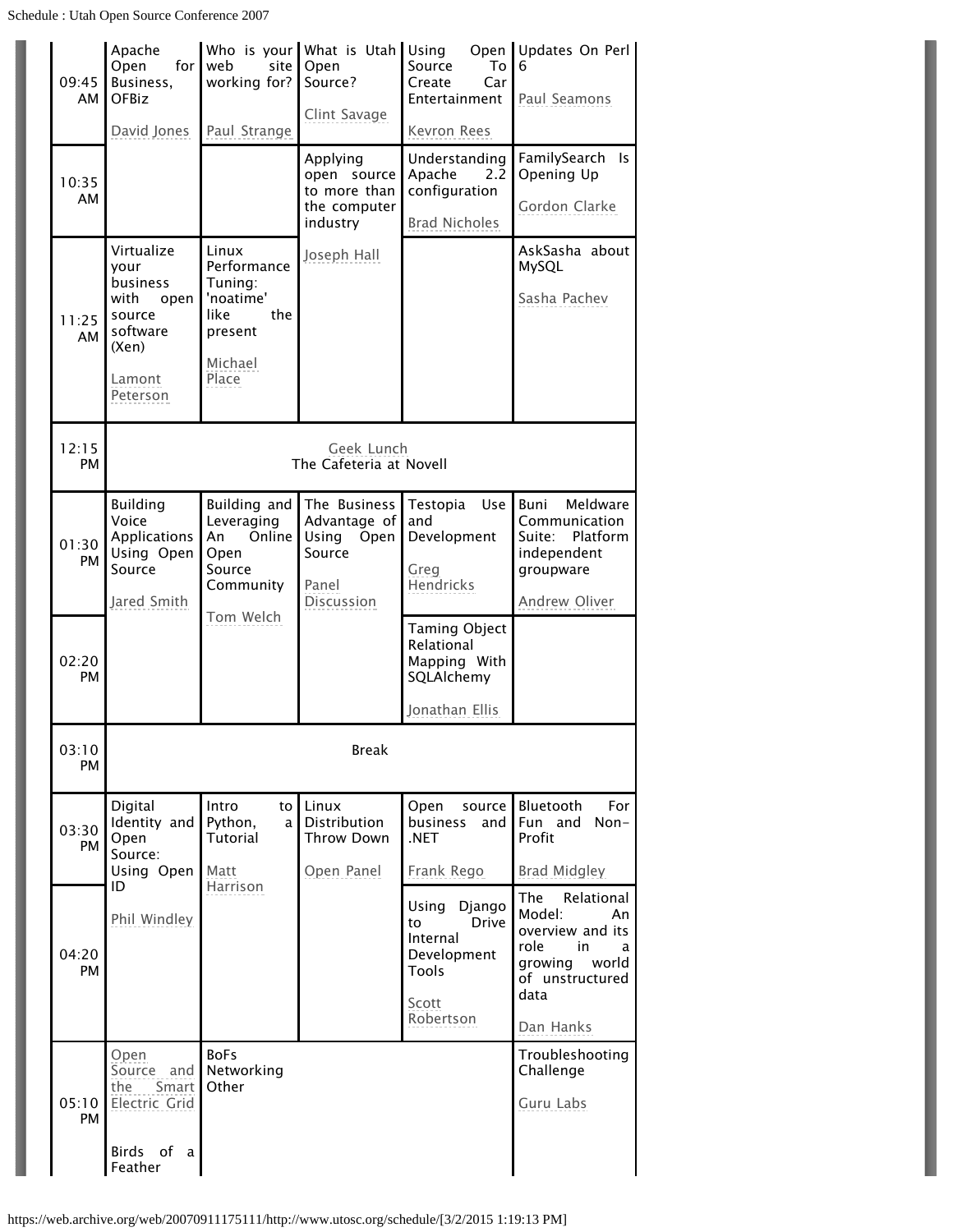| 07:00<br>PM                 | Doors Close for the night                                                                                                    |                                                                                       |                                                                                         |                                                                                                     |                                                                                                                       |  |  |  |
|-----------------------------|------------------------------------------------------------------------------------------------------------------------------|---------------------------------------------------------------------------------------|-----------------------------------------------------------------------------------------|-----------------------------------------------------------------------------------------------------|-----------------------------------------------------------------------------------------------------------------------|--|--|--|
| Saturday, September 8, 2007 |                                                                                                                              |                                                                                       |                                                                                         |                                                                                                     |                                                                                                                       |  |  |  |
| Session Rooms               |                                                                                                                              |                                                                                       |                                                                                         |                                                                                                     |                                                                                                                       |  |  |  |
| Time                        | Fedora                                                                                                                       | Gentoo                                                                                | Ubuntu                                                                                  | <b>FreeBSD</b>                                                                                      | OpenSUSE                                                                                                              |  |  |  |
| 08:30<br>AM                 | Introduction: Jason Hall<br>Keynote: Tim Riker, Maintainer, BZFlag<br>Keynote: Pete Ashdown, President and Founder, XMission |                                                                                       |                                                                                         |                                                                                                     |                                                                                                                       |  |  |  |
| 09:30<br>AM                 | <b>Break</b>                                                                                                                 |                                                                                       |                                                                                         |                                                                                                     |                                                                                                                       |  |  |  |
| 09:45<br>AM                 |                                                                                                                              | Getting<br>Started with<br>Apache<br>OFBiz<br><b>Byers</b><br>AI<br>Brett Palmer      | Building<br>Community:<br>The strength<br>of<br>open<br>source<br>Christer<br>Edwards   | Ticketing<br>and<br><b>Business</b><br>Peter Bowen                                                  | Open<br>Source<br>Best<br><b>Practices</b><br>from<br>the<br>Apache<br>Software<br>Foundation<br><b>Brad Nicholes</b> |  |  |  |
| 10:35<br>AМ                 | Embedded<br>Linux<br>business<br>solutions<br>Tim Riker                                                                      |                                                                                       |                                                                                         | Virtualization<br>OSS<br>using<br>(Xen)<br>Derek Carter                                             | Distributed<br>source control<br>Jonathan Ellis                                                                       |  |  |  |
| 11:25<br>AM                 |                                                                                                                              | <b>Bringing</b><br>Open<br>Source<br>Home -<br>mythtv, xine<br>and home<br>automation | Perl<br>templating;<br>mishmash,<br>mayhem and<br>unity<br>in.<br>document<br>templates |                                                                                                     |                                                                                                                       |  |  |  |
|                             |                                                                                                                              | <b>Brandon</b><br><b>Beattie</b>                                                      | Paul<br>Seamons                                                                         |                                                                                                     |                                                                                                                       |  |  |  |
| 12:15<br>PM                 | <b>UTOSC BBQ</b><br>Novell's Lawn near the OSTC                                                                              |                                                                                       |                                                                                         |                                                                                                     |                                                                                                                       |  |  |  |
| 01:30<br>PM                 | Open<br>Source<br>at<br><b>XMission</b><br>Pete<br>Ashdown                                                                   |                                                                                       | Advanced<br><b>ASP</b><br>billing<br>with Freeside<br>Jason Hall                        | Open<br>Source<br>Philosophy To<br><b>Build</b><br>Passionate<br>Communities<br>Matthew<br>Reinbold | .NET/Mono In a<br>Mixed<br>Environment<br>John Anderson                                                               |  |  |  |
| 02:20<br>PM                 | VOIP in the<br>office<br>Jared Smith                                                                                         | Overview Of<br>The<br>Dojo<br>Toolkit<br>Victor Villa                                 |                                                                                         | Starting<br>a  <br>business with<br>open<br>source<br>tools<br>Aaron<br>Toponce                     | Connecting<br>remote<br>users<br>offices<br>and<br>through<br>open<br>source<br>Chris Cameron                         |  |  |  |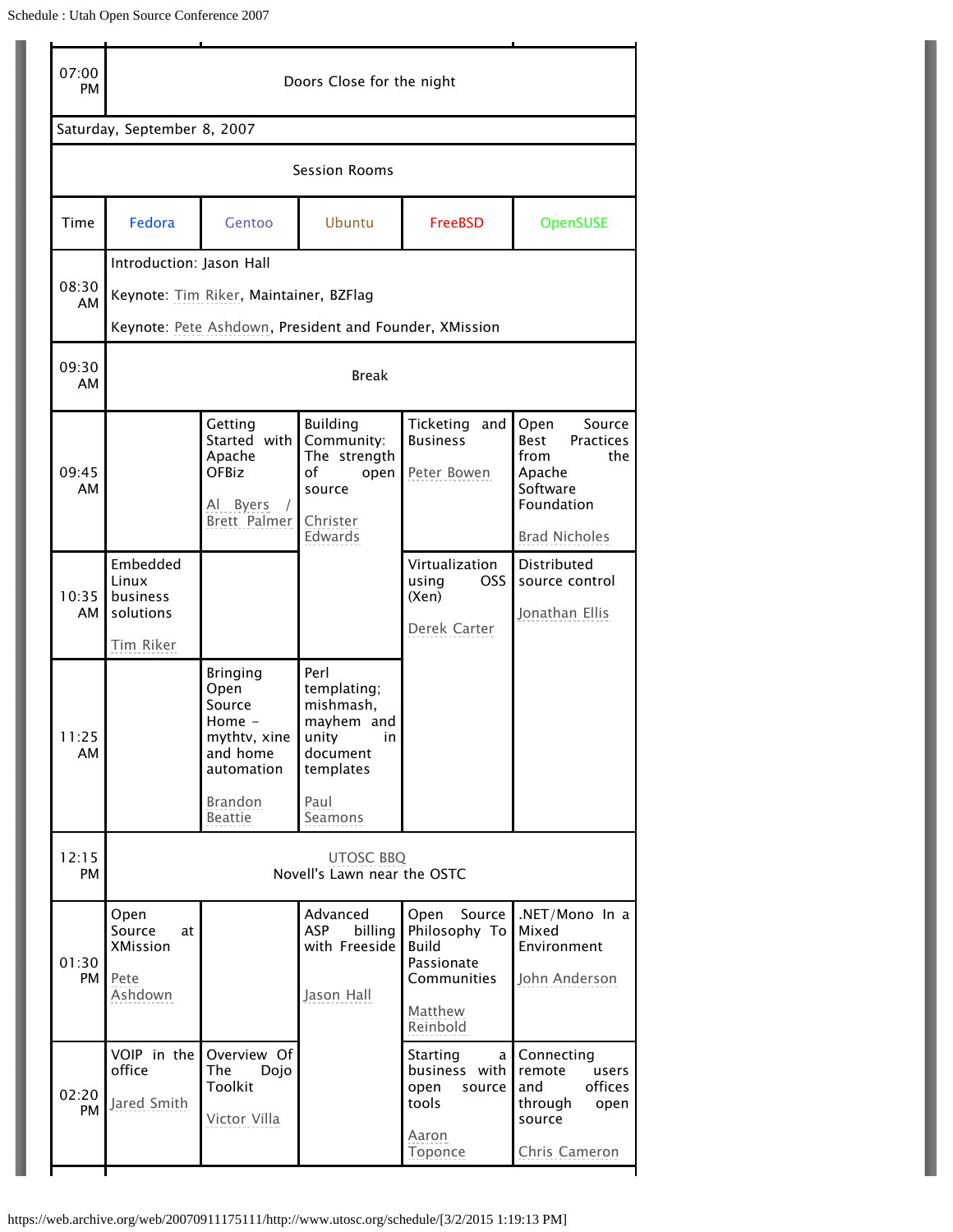| with<br>Network<br>Troubleshooting<br>ETL.<br>Open source<br>Monitoring<br>Kettle<br>data<br>Challenge<br>Manager<br>programming<br>your<br>Changing<br>language<br>center<br>using<br>03:30<br>Nate Handy<br>the way we<br>throw down<br>Apache<br>Guru Labs<br>PM<br>Ganglia<br>connect<br>Open Panel<br><b>Brad Nicholes</b><br>Doran<br>Barton<br><b>GPG</b><br><b>BoFs</b><br><b>BoardGames</b><br>Keysigning<br>Networking<br>04:20<br>Other<br>Moderator:<br>Moderator:<br>Chris Billings<br><b>PM</b><br>Scott<br>Robertson<br>05:30<br>Doors Close for 2007<br>PM<br>Share and Enjoy:<br>$\blacksquare$ @ $\phi$ / . Q L &<br>跪<br><b>Actions</b><br>Edit<br>$W_5^{\circ}$ $\times$ HTML 1.1<br>DESIGN: JIDE WORDPRESS 4 SET FIREFOX<br>RSS BLOG<br><b>COMMENTS</b> | 03:10<br>PM |  | <b>Break</b> |  |  |
|------------------------------------------------------------------------------------------------------------------------------------------------------------------------------------------------------------------------------------------------------------------------------------------------------------------------------------------------------------------------------------------------------------------------------------------------------------------------------------------------------------------------------------------------------------------------------------------------------------------------------------------------------------------------------------------------------------------------------------------------------------------------------|-------------|--|--------------|--|--|
|                                                                                                                                                                                                                                                                                                                                                                                                                                                                                                                                                                                                                                                                                                                                                                              |             |  |              |  |  |
|                                                                                                                                                                                                                                                                                                                                                                                                                                                                                                                                                                                                                                                                                                                                                                              |             |  |              |  |  |
|                                                                                                                                                                                                                                                                                                                                                                                                                                                                                                                                                                                                                                                                                                                                                                              |             |  |              |  |  |
|                                                                                                                                                                                                                                                                                                                                                                                                                                                                                                                                                                                                                                                                                                                                                                              |             |  |              |  |  |
|                                                                                                                                                                                                                                                                                                                                                                                                                                                                                                                                                                                                                                                                                                                                                                              |             |  |              |  |  |
|                                                                                                                                                                                                                                                                                                                                                                                                                                                                                                                                                                                                                                                                                                                                                                              |             |  |              |  |  |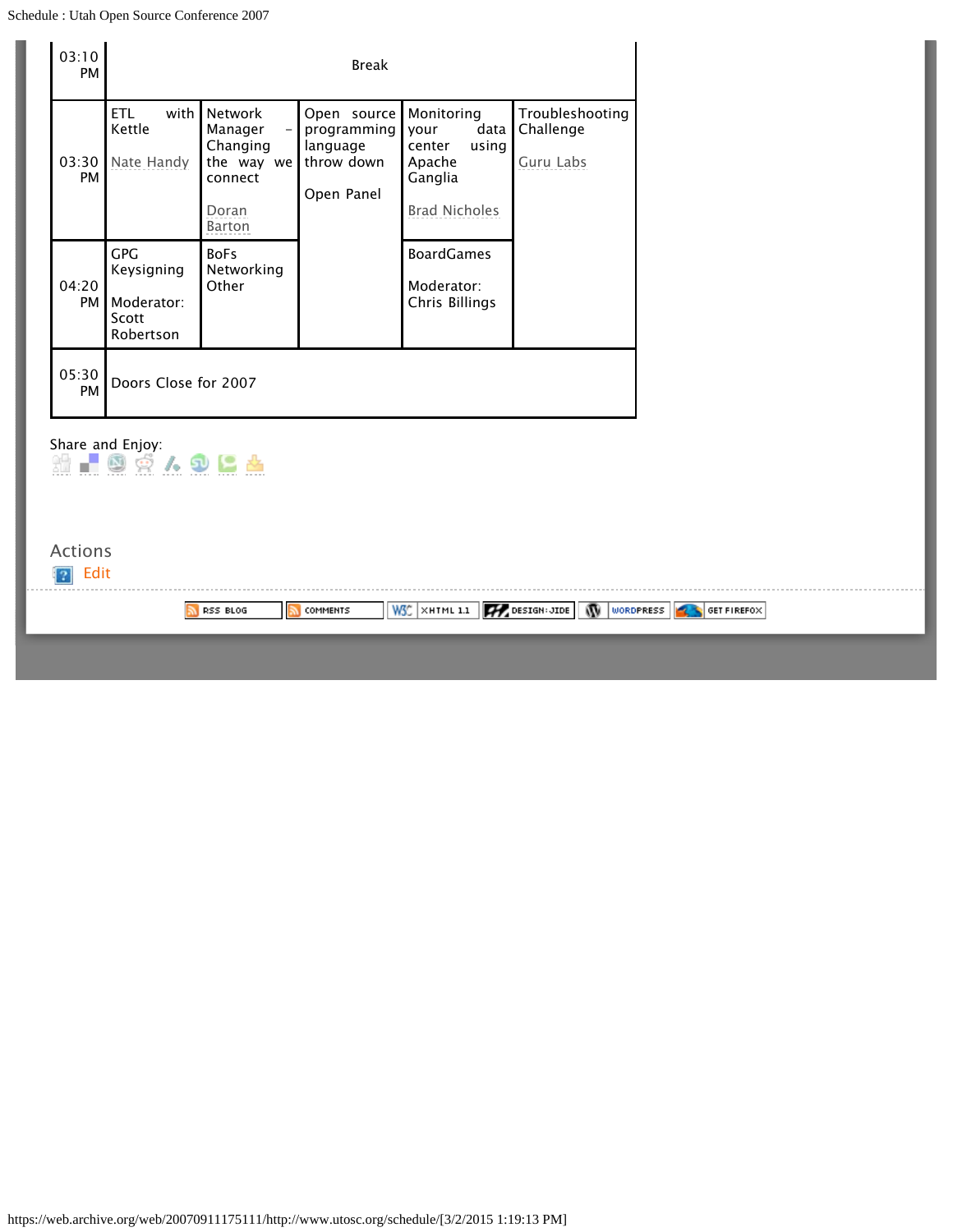<span id="page-6-0"></span>Speakers : Utah Open Source Conference 2007

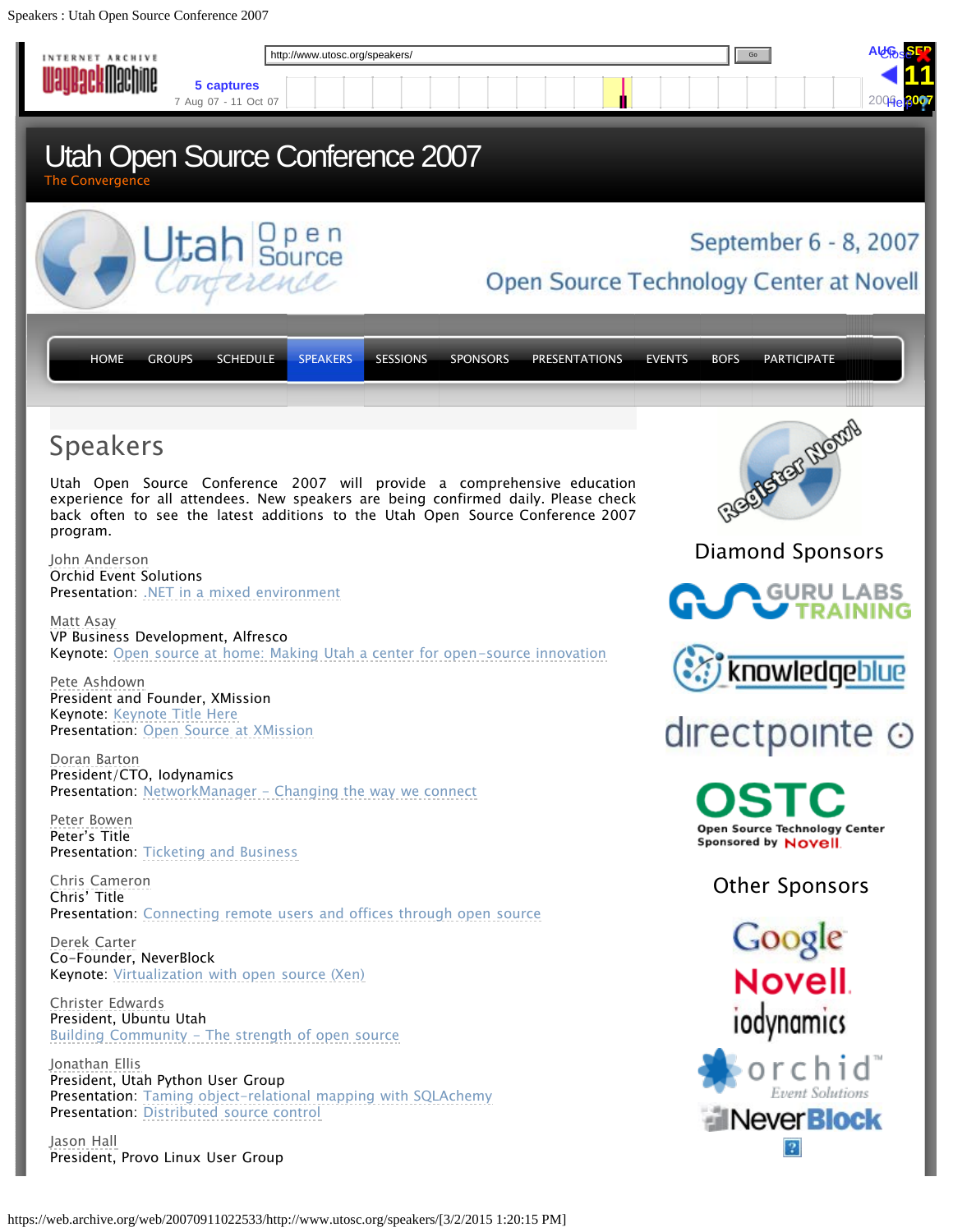Presentation: [Advanced ASP billing with Freeside](https://web.archive.org/web/20070911022533/http://www.utosc.org/speakers/jason-hall)

[Joseph Hall](https://web.archive.org/web/20070911022533/http://www.utosc.org/speakers/joseph-hall) Computer geek gone chef and back again Presentation: [Applying open source to more than the computer industry](https://web.archive.org/web/20070911022533/http://www.utosc.org/speakers/joseph-hall)

[Nate Handy](https://web.archive.org/web/20070911022533/http://www.utosc.org/speakers/nate-handy) Nate's Title Presentation: [Pentaho / Kettle](https://web.archive.org/web/20070911022533/http://www.utosc.org/speakers/nate-handy)

[Dan Hanks](https://web.archive.org/web/20070911022533/http://www.utosc.org/speakers/dan-hanks/) Nate's Title Presentation: [Databases](https://web.archive.org/web/20070911022533/http://www.utosc.org/speakers/dan-hanks/)

[Matt Harrison](https://web.archive.org/web/20070911022533/http://www.utosc.org/speakers/matt-harrison) Matt's Title Presentation: [Coding with dynamic confidence using Python](https://web.archive.org/web/20070911022533/http://www.utosc.org/speakers/matt-harrison)

[Greg Hendricks](https://web.archive.org/web/20070911022533/http://www.utosc.org/speakers/greg-hendricks) Greg's Title Presentation: [Testopia use and development](https://web.archive.org/web/20070911022533/http://www.utosc.org/speakers/greg-hendricks)

[David Henry](https://web.archive.org/web/20070911022533/http://www.utosc.org/speakers/david-henry) David's Title Presentation: [Building Medical Equipment with open source software](https://web.archive.org/web/20070911022533/http://www.utosc.org/speakers/david-henry)

[David E. Jones](https://web.archive.org/web/20070911022533/http://www.utosc.org/speakers/david-jones) Founder, HotWaxMedia Presentation: [Apache Open for Business \(OFBiz\)](https://web.archive.org/web/20070911022533/http://www.utosc.org/speakers/david-evans)

[Brad Midgley](https://web.archive.org/web/20070911022533/http://www.utosc.org/speakers/brad-midgley) Brad's Title Presentation: [Bluetooth for fun and non-profit](https://web.archive.org/web/20070911022533/http://www.utosc.org/speakers/brad-midgley)

[Brad Nicholes](https://web.archive.org/web/20070911022533/http://www.utosc.org/speakers/brad-nicholes) Senior Software Engineer, Novell Presentation: [Understanding Apache 2.2 Configuration](https://web.archive.org/web/20070911022533/http://www.utosc.org/speakers/brad-nicholes) Presentation: [Open source best practices from the Apache Software Foundation](https://web.archive.org/web/20070911022533/http://www.utosc.org/speakers/brad-nicholes) Presentation: [Monitoring your data center using Apache Ganglia](https://web.archive.org/web/20070911022533/http://www.utosc.org/speakers/brad-nicholes)

[Andrew Oliver](https://web.archive.org/web/20070911022533/http://www.utosc.org/speakers/andrew-oliver) Buni Software Presentation: [Buni Meldware Communication Suite: Platform independent groupware](https://web.archive.org/web/20070911022533/http://www.utosc.org/speakers/andrew-oliver)

[Bruce Perens](https://web.archive.org/web/20070911022533/http://www.utosc.org/speakers/bruce-perens/) Leader in the Free Software and Open Source community Keynote: [Emerging Economic Paradigm of Open Source](https://web.archive.org/web/20070911022533/http://www.utosc.org/speakers/bruce-perens)

[Lamont Peterson](https://web.archive.org/web/20070911022533/http://www.utosc.org/speakers/lamont-peterson/) Co-Founder, NeverBlock Presentation: Virtualize your business with open source software

[Kevron Rees](https://web.archive.org/web/20070911022533/http://www.utosc.org/speakers/kevron-rees) Kevrons Title Presentation: [Using open source to create car entertainment for the future](https://web.archive.org/web/20070911022533/http://www.utosc.org/speakers/kevron-rees/)

[Frank Rego](https://web.archive.org/web/20070911022533/http://www.utosc.org/speakers/frank-rego) Frank's Title Presentation: [Open source business and .NET](https://web.archive.org/web/20070911022533/http://www.utosc.org/speakers/frank-rego)

[Matthew Reinbold](https://web.archive.org/web/20070911022533/http://www.utosc.org/speakers/matthew-reinbold) Matthew's title Presentation: [Using open source philosophy to build passionate communities](https://web.archive.org/web/20070911022533/http://www.utosc.org/speakers/matthew-reinbold)

[Tim Riker](https://web.archive.org/web/20070911022533/http://www.utosc.org/speakers/tim-riker) Maintainer, BZFlag Session Speaker: [Session Speaker Topic](https://web.archive.org/web/20070911022533/http://www.utosc.org/speakers/tim-riker) Presentation: [Embedded Linux business solutions](https://web.archive.org/web/20070911022533/http://www.utosc.org/speakers/tim-riker)

[Scott Paul Robertson](https://web.archive.org/web/20070911022533/http://www.utosc.org/speakers/scott-paul-robertson) Scott's title Presentation: [Using Django to drive internal development tools](https://web.archive.org/web/20070911022533/http://www.utosc.org/speakers/scott-paul-robertson)

[Clint Savage](https://web.archive.org/web/20070911022533/http://www.utosc.org/about/clint-savage)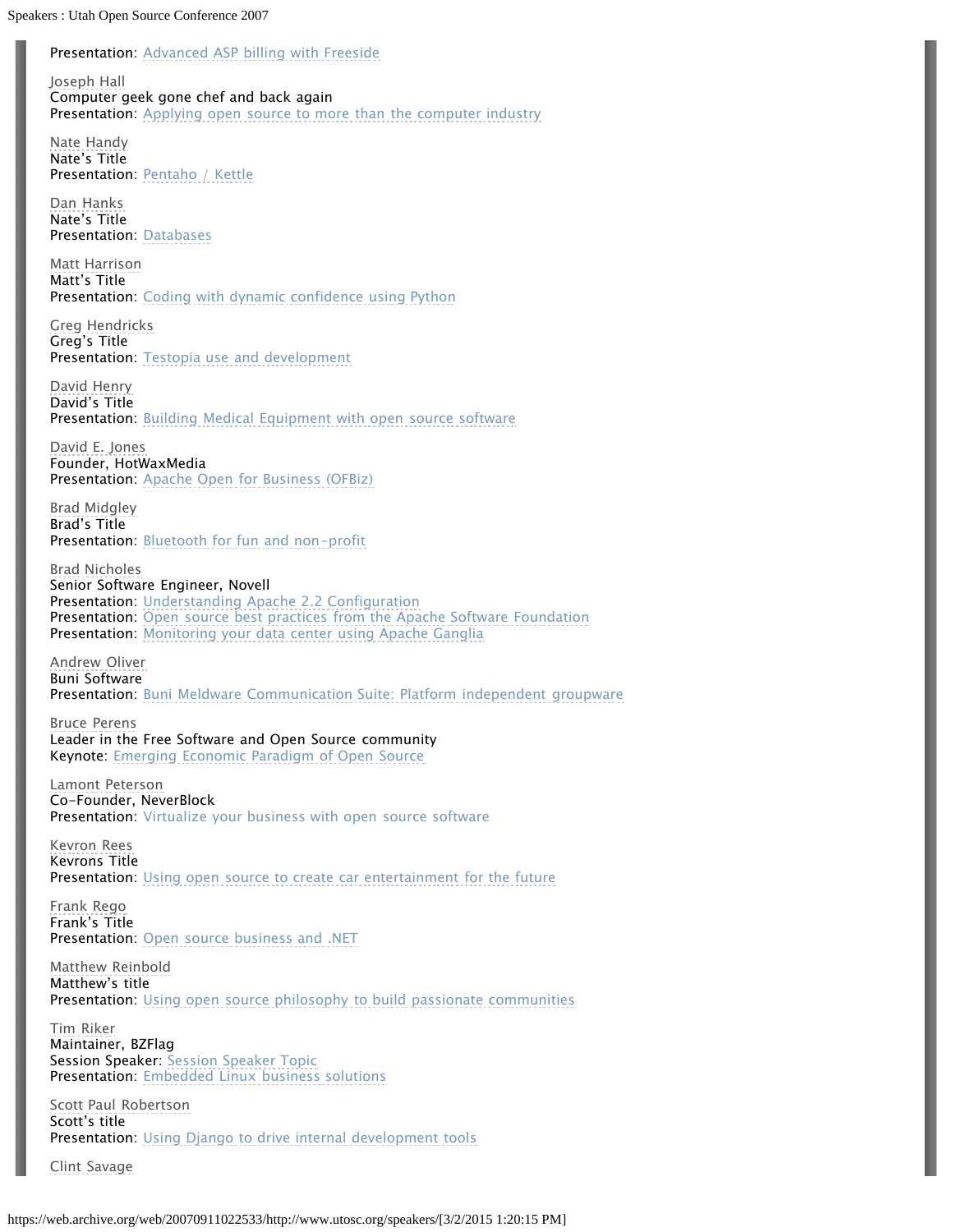Speakers : Utah Open Source Conference 2007

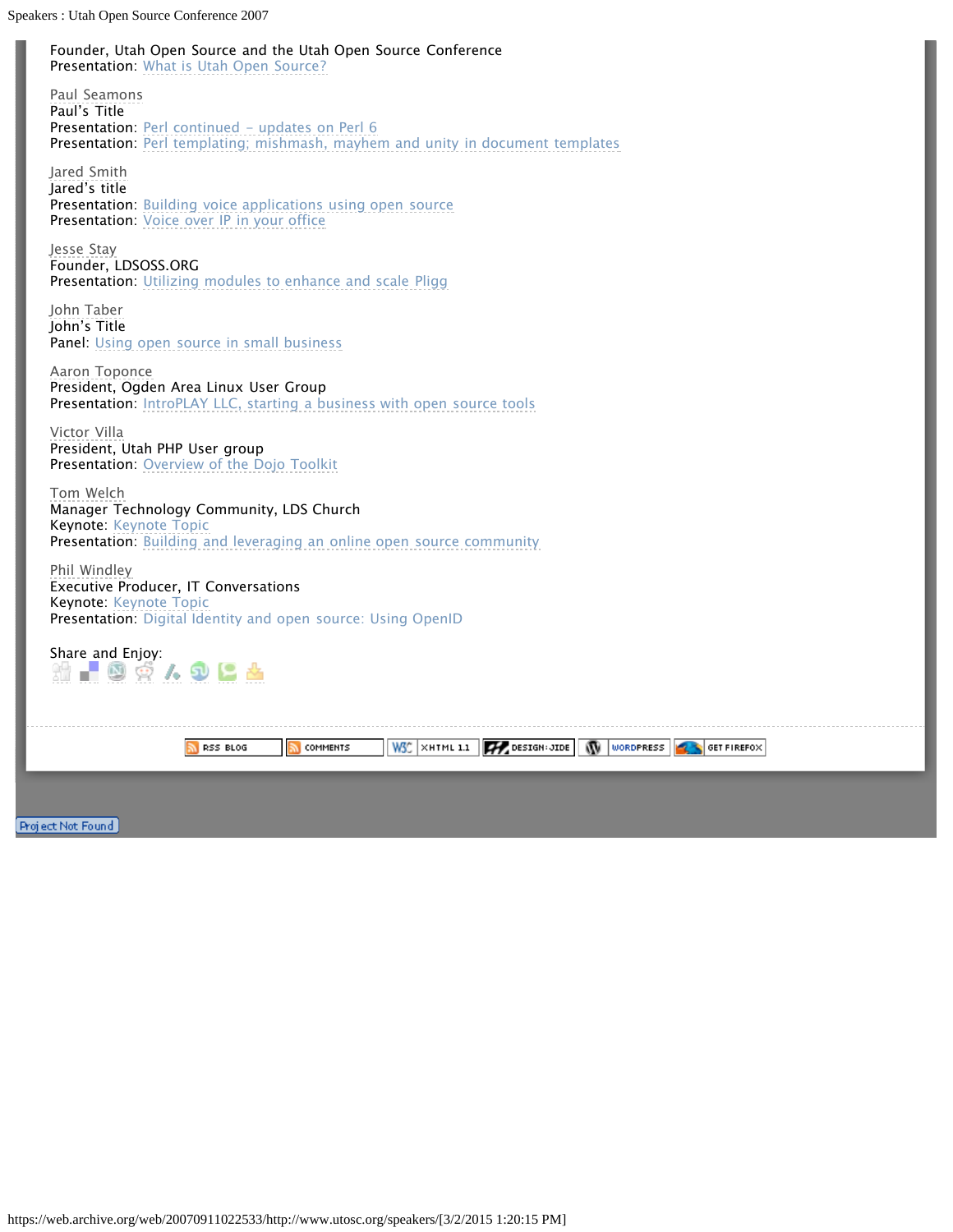<span id="page-9-0"></span>Sessions : Utah Open Source Conference 2007

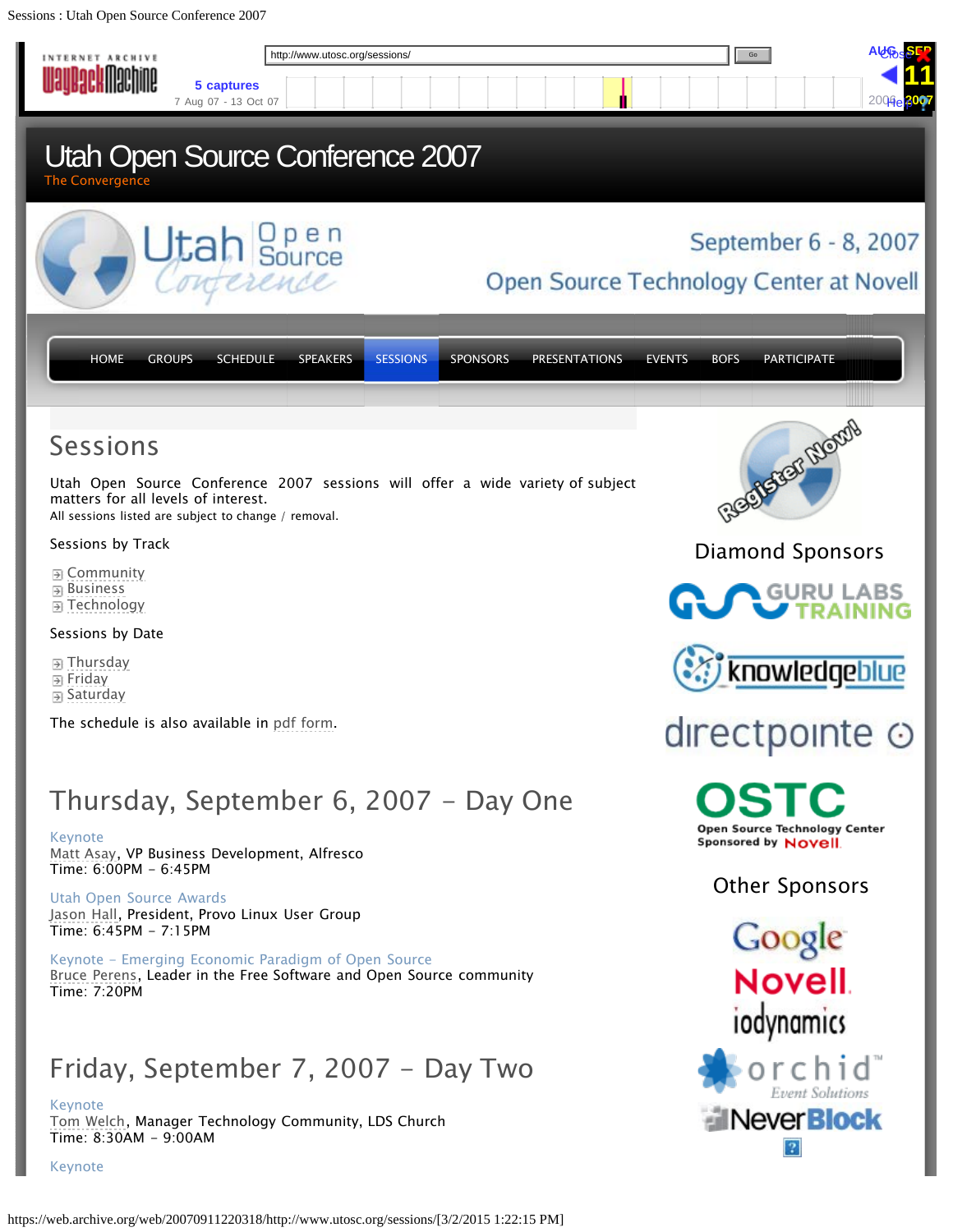[Phil Windley](https://web.archive.org/web/20070911220318/http://www.utosc.org/speakers/phil-windley), Executive Producer, IT Conversations Time: 9:00AM - 9:30AM

### Apache Open for Business, OFBiz

[David E. Jones](https://web.archive.org/web/20070911220318/http://www.utosc.org/speakers/david-jones), Founder, HotWax Media Time: 9:45AM - 11:15AM Location: Blue Area of Interest: [Technology](https://web.archive.org/web/20070911220318/http://www.utosc.org/sessions/technology), [Business](https://web.archive.org/web/20070911220318/http://www.utosc.org/sessions/business/)

What is Utah Open Source [Clint Savage](https://web.archive.org/web/20070911220318/http://www.utosc.org/about/clint-savage), Founder, Utah Open Source Time: 9:45AM - 10:30AM Location: Brown Area of Interest: [Community](https://web.archive.org/web/20070911220318/http://www.utosc.org/sessions/community)

### Using open source to create car entertainment for the future

[Kevron Rees](https://web.archive.org/web/20070911220318/http://www.utosc.org/speakers/kevron-rees) Time: 9:45AM - 10:30AM Location: Red Area of Interest: [Technology](https://web.archive.org/web/20070911220318/http://www.utosc.org/sessions/technology)

### Perl continued - updates on Perl 6

[Paul Seamons](https://web.archive.org/web/20070911220318/http://www.utosc.org/speakers/paul-seamons) Time: 9:45AM - 10:30AM Location: Green Area of Interest: [Technology](https://web.archive.org/web/20070911220318/http://www.utosc.org/sessions/technology)

### Applying open source to more than the computer industry

[Joseph Hall](https://web.archive.org/web/20070911220318/http://www.utosc.org/speakers/joseph-hall), computer geek gone chef and back again Time: 10:35AM - 12:00PM Location: Utah Open Source Kitchen Area of Interest: [Technology](https://web.archive.org/web/20070911220318/http://www.utosc.org/sessions/technology), [Community](https://web.archive.org/web/20070911220318/http://www.utosc.org/sessions/community)

### Understanding Apache 2.2 Configuration

[Brad Nicholes](https://web.archive.org/web/20070911220318/http://www.utosc.org/speakers/brad-nicholes), Senior Software Engineer, Novell Time: 10:35AM - 11:20AM Location: Red Area of Interest: [Business,](https://web.archive.org/web/20070911220318/http://www.utosc.org/sessions/business/) [Technology](https://web.archive.org/web/20070911220318/http://www.utosc.org/sessions/technology)

Buni Meldware Communication Suite: Platform independent groupware [Andrew Oliver](https://web.archive.org/web/20070911220318/http://www.utosc.org/speakers/andrew-oliver), Buni Software Time: 10:35AM - 12:05PM Location: Green Area of Interest: [Technology](https://web.archive.org/web/20070911220318/http://www.utosc.org/sessions/technology), [Business](https://web.archive.org/web/20070911220318/http://www.utosc.org/sessions/business/)

### Virtualize your business with open source software

[Lamont Peterson](https://web.archive.org/web/20070911220318/http://www.utosc.org/speakers/lamont-peterson) Time: 11:25AM - 12:05PM Location: Blue Area of Interest: [Technology](https://web.archive.org/web/20070911220318/http://www.utosc.org/sessions/technology), [Business](https://web.archive.org/web/20070911220318/http://www.utosc.org/sessions/business/)

### Linux Performance Tuning: 'noatime' like the present

[Michael Place](https://web.archive.org/web/20070911220318/http://www.utosc.org/speakers/michael-place/) Time: 11:25AM - 12:05PM Location: Purple Area of Interest: [Technology](https://web.archive.org/web/20070911220318/http://www.utosc.org/sessions/technology), [Business](https://web.archive.org/web/20070911220318/http://www.utosc.org/sessions/business/)

Overview of the Dojo Toolkit [Victor Villa](https://web.archive.org/web/20070911220318/http://www.utosc.org/speakers/victor-villa), President, Utah PHP User group Time: 11:25AM - 12:10PM Location: Red Area of Interest: [Technology](https://web.archive.org/web/20070911220318/http://www.utosc.org/sessions/technology)

Building and leveraging an online open source community [Tom Welch](https://web.archive.org/web/20070911220318/http://www.utosc.org/speakers/tom-welch), Manager Technology Community, LDS Church Time: 1:30PM - 3:00PM Location: Brown Area of Interest: [Technology](https://web.archive.org/web/20070911220318/http://www.utosc.org/sessions/technology), [Community](https://web.archive.org/web/20070911220318/http://www.utosc.org/sessions/community)

Building voice applications using open source [Jared Smith](https://web.archive.org/web/20070911220318/http://www.utosc.org/speakers/jared-smith), Community Relations Manager, Digium Time: 1:30PM - 3:00PM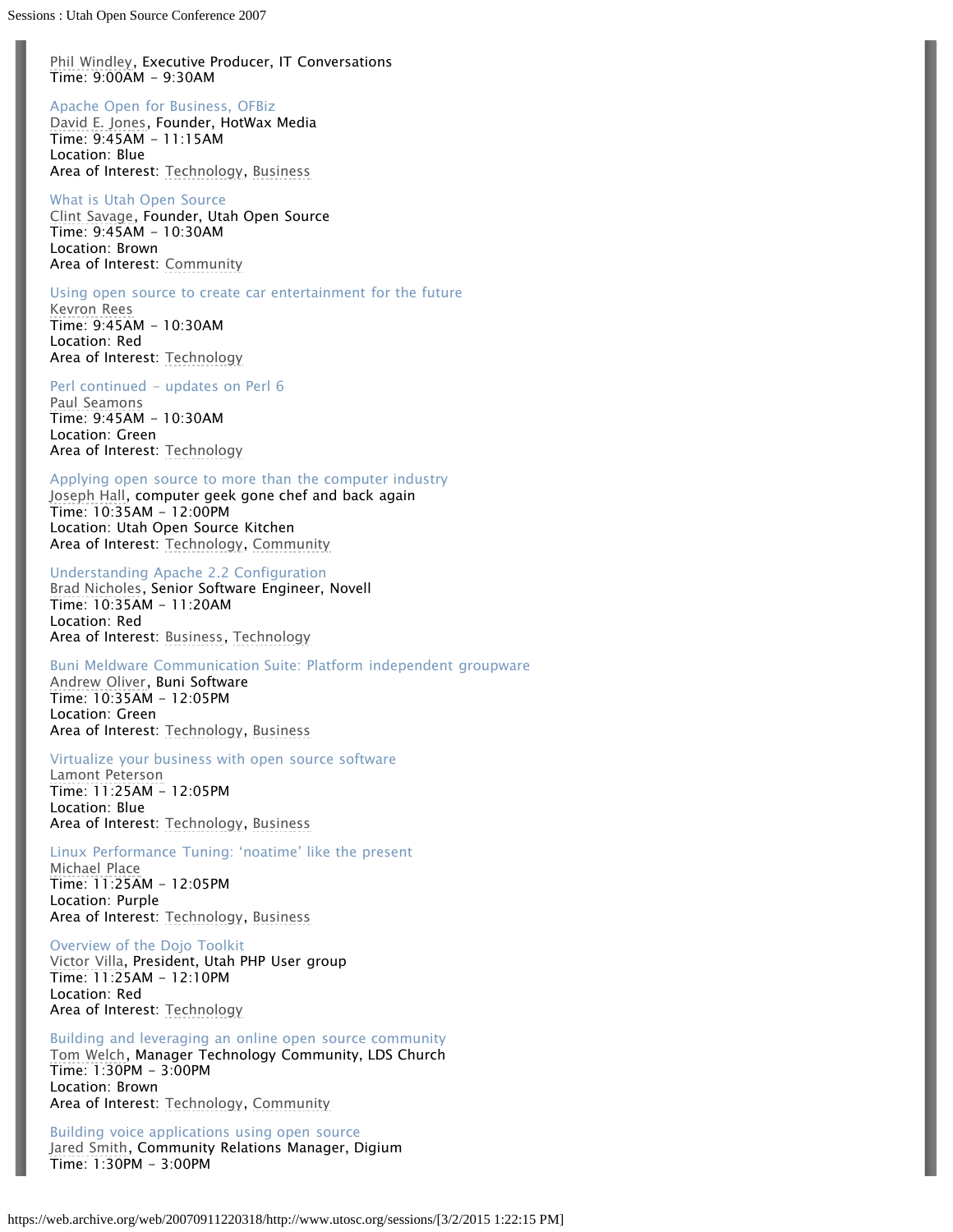Location: Blue Area of Interest: [Technology](https://web.archive.org/web/20070911220318/http://www.utosc.org/sessions/technology), [Business](https://web.archive.org/web/20070911220318/http://www.utosc.org/sessions/business/)

### [The business advantage of using open source](https://web.archive.org/web/20070911220318/http://www.utosc.org/speakers/john-taber)

Discussion lead by [John Taber](https://web.archive.org/web/20070911220318/http://www.utosc.org/speakers/john-taber) Participants include [Richard Miller](https://web.archive.org/web/20070911220318/http://www.utosc.org/speakers/richard-miller) and [Tom Welch](https://web.archive.org/web/20070911220318/http://www.utosc.org/speakers/tom-welch), among others. Time: 1:30PM - 3:00PM Location: Green Area of Interest: [Technology](https://web.archive.org/web/20070911220318/http://www.utosc.org/sessions/technology), [Business](https://web.archive.org/web/20070911220318/http://www.utosc.org/sessions/business/)

### Using Django to drive internal development tools

[Scott Paul Robertson](https://web.archive.org/web/20070911220318/http://www.utosc.org/speakers/scott-paul-robertson), Time: 1:30PM - 2:15PM Location: Red Area of Interest: [Technology](https://web.archive.org/web/20070911220318/http://www.utosc.org/sessions/technology), [Business](https://web.archive.org/web/20070911220318/http://www.utosc.org/sessions/business/)

## Taming object-relational mapping with SQLAchemy

[Jonathan Ellis](https://web.archive.org/web/20070911220318/http://www.utosc.org/speakers/jonathan-ellis), Time: 2:20PM - 3:05PM Location: Red Area of Interest: [Technology](https://web.archive.org/web/20070911220318/http://www.utosc.org/sessions/technology)

### Distribution throw down

Open Discussion Time: 3:30PM - 5:00PM Location: Brown Area of Interest: [Technology](https://web.archive.org/web/20070911220318/http://www.utosc.org/sessions/technology), [Community](https://web.archive.org/web/20070911220318/http://www.utosc.org/sessions/community)

### Digital Identity and open source: Using OpenID

[Phil Windley](https://web.archive.org/web/20070911220318/http://www.utosc.org/speakers/phil-windley), Executive Producer, IT Conversations Time: 3:30PM - 5:00PM Location: Blue Area of Interest: [Technology](https://web.archive.org/web/20070911220318/http://www.utosc.org/sessions/technology), [Business](https://web.archive.org/web/20070911220318/http://www.utosc.org/sessions/business/)

### Introduction to Python, a tutorial

[Matt Harrison](https://web.archive.org/web/20070911220318/http://www.utosc.org/speakers/matt-harrison/) Time: 3:30PM - 5:00PM Location: Purple Area of Interest: [Technology](https://web.archive.org/web/20070911220318/http://www.utosc.org/sessions/technology)

### Mono/.NET in a mixed environment

[John Anderson,](https://web.archive.org/web/20070911220318/http://www.utosc.org/speakers/john-anderson) Orchid Event Solutions Time: 3:30PM - 4:15PM Location: Red Area of Interest: [Technology](https://web.archive.org/web/20070911220318/http://www.utosc.org/sessions/technology)

### Bluetooth for fun and non-profit

[Brad Midgley](https://web.archive.org/web/20070911220318/http://www.utosc.org/speakers/brad-midgley) Time: 3:30PM - 4:15PM Location: Green Area of Interest: [Technology](https://web.archive.org/web/20070911220318/http://www.utosc.org/sessions/technology)

### Testing with Testopia

[Greg Hendricks](https://web.archive.org/web/20070911220318/http://www.utosc.org/speakers/greg-hendricks) Time: 4:20PM - 5:05PM Location: Red Area of Interest: [Technology](https://web.archive.org/web/20070911220318/http://www.utosc.org/sessions/technology)

### Databases

[Dan Hanks](https://web.archive.org/web/20070911220318/http://www.utosc.org/speakers/dan-hanks/) Time: 4:20PM - 5:05PM Location: Green Area of Interest: [Technology](https://web.archive.org/web/20070911220318/http://www.utosc.org/sessions/technology)

## Saturday, September 8, 2007 - Day Three

Keynote [Tim Riker](https://web.archive.org/web/20070911220318/http://www.utosc.org/speakers/tim-riker), Maintainer, BZFlag Time: 8:30AM - 9:00AM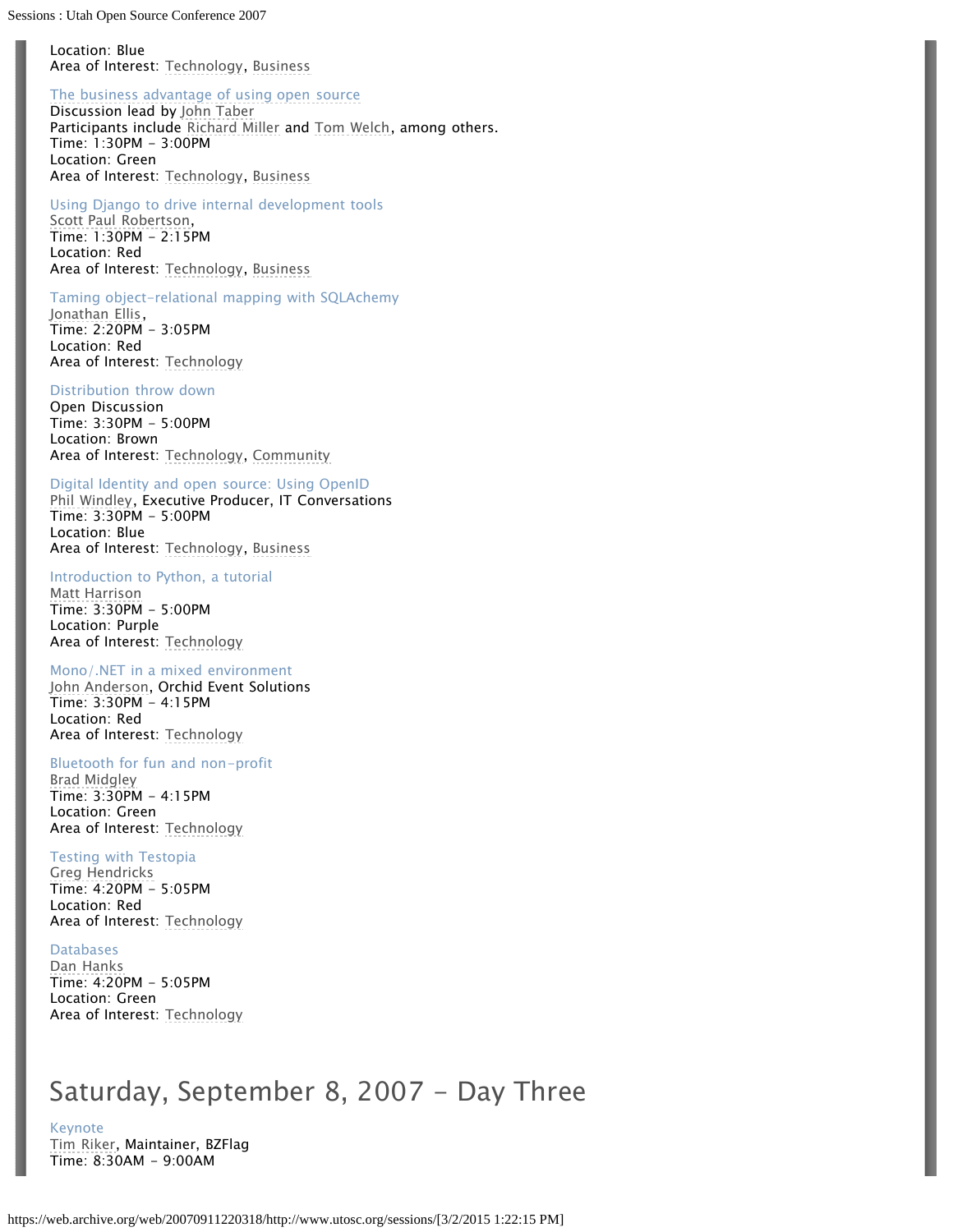Sessions : Utah Open Source Conference 2007

### Keynote

[Pete Ashdown](https://web.archive.org/web/20070911220318/http://www.utosc.org/speakers/pete-ashdown), President and Founder, XMission Time: 9:00AM - 9:30AM

Ticketing and Business

[Peter Bowen](https://web.archive.org/web/20070911220318/http://www.utosc.org/speakers/peter-bowen) Time: 9:45AM - 10:30AM Location: Blue Area of Interest: [Business](https://web.archive.org/web/20070911220318/http://www.utosc.org/sessions/business/)

Open source best practices and experiences from the Apache Software Foundation [Brad Nicholes](https://web.archive.org/web/20070911220318/http://www.utosc.org/speakers/brad-nicholes), Senior Software Engineer, Novell Time: 9:45AM - 10:30AM Location: Green Area of Interest: [Technology](https://web.archive.org/web/20070911220318/http://www.utosc.org/sessions/technology), [Community](https://web.archive.org/web/20070911220318/http://www.utosc.org/sessions/community)

Building Community - The strength of open source [Christer Edwards](https://web.archive.org/web/20070911220318/http://www.utosc.org/speakers/christer-edwards), President, Ubuntu-Utah Time: 9:45AM - 10:30AM Location: Red Area of Interest: [Community](https://web.archive.org/web/20070911220318/http://www.utosc.org/sessions/community)

Utilizing modules to enhance and scale Pligg [Jesse Stay](https://web.archive.org/web/20070911220318/http://www.utosc.org/speakers/jesse-stay), Founder, LDSOSS Time: 9:45AM - 10:30AM Location: Brown Area of Interest: [Technology](https://web.archive.org/web/20070911220318/http://www.utosc.org/sessions/technology)

Virtualization using Open Source Software (Xen)

[Derek Carter](https://web.archive.org/web/20070911220318/http://www.utosc.org/speakers/derek-carter), NeverBlock Time: 10:35AM - 12:05PM Location: Brown Area of Interest: [Technology](https://web.archive.org/web/20070911220318/http://www.utosc.org/sessions/technology), [Business](https://web.archive.org/web/20070911220318/http://www.utosc.org/sessions/business/)

### Distributed source control

[Jonathan Ellis](https://web.archive.org/web/20070911220318/http://www.utosc.org/speakers/jonathan-ellis), Time: 10:35AM - 12:00PM Location: Green Area of Interest: [Technology](https://web.archive.org/web/20070911220318/http://www.utosc.org/sessions/technology), [Business](https://web.archive.org/web/20070911220318/http://www.utosc.org/sessions/business/)

#### Embedded Linux business solutions

[Tim Riker](https://web.archive.org/web/20070911220318/http://www.utosc.org/speakers/tim-riker), Maintainer, BZFlag Time: 10:35AM - 11:20AM Location: Blue Area of Interest: [Business,](https://web.archive.org/web/20070911220318/http://www.utosc.org/sessions/business/) [Technology](https://web.archive.org/web/20070911220318/http://www.utosc.org/sessions/technology)

### Perl templating; mishmash, mayhem and unity in document templates

[Paul Seamons](https://web.archive.org/web/20070911220318/http://www.utosc.org/speakers/paul-seamons) Time: 11:25AM - 12:10PM Location: Red Area of Interest: [Technology](https://web.archive.org/web/20070911220318/http://www.utosc.org/sessions/technology)

Bringing Open Source Home - mythtv, xine and home automation

[Brandon Beattie](https://web.archive.org/web/20070911220318/http://www.utosc.org/speakers/brandon-beattie) Time: 11:25AM - 12:10PM Location: Purple Area of Interest: [Technology](https://web.archive.org/web/20070911220318/http://www.utosc.org/sessions/technology)

Open Source at XMission

[Pete Ashdown](https://web.archive.org/web/20070911220318/http://www.utosc.org/speakers/pete-ashdown), President and Founder, XMission Time: 1:30PM - 3:00PM Location: Blue Area of Interest: [Business,](https://web.archive.org/web/20070911220318/http://www.utosc.org/sessions/business/) [Community](https://web.archive.org/web/20070911220318/http://www.utosc.org/sessions/community), [Technology](https://web.archive.org/web/20070911220318/http://www.utosc.org/sessions/technology)

Using open source philosophy to build passionate communities [Matthew Reinbold](https://web.archive.org/web/20070911220318/http://www.utosc.org/speakers/matthew-reinbold), Time: 1:30PM - 2:15PM Location: Red Area of Interest: [Community](https://web.archive.org/web/20070911220318/http://www.utosc.org/sessions/community)

Advanced ASP billing with Freeside [Jason Hall,](https://web.archive.org/web/20070911220318/http://www.utosc.org/speakers/jason-hall) President, Provo Linux User Group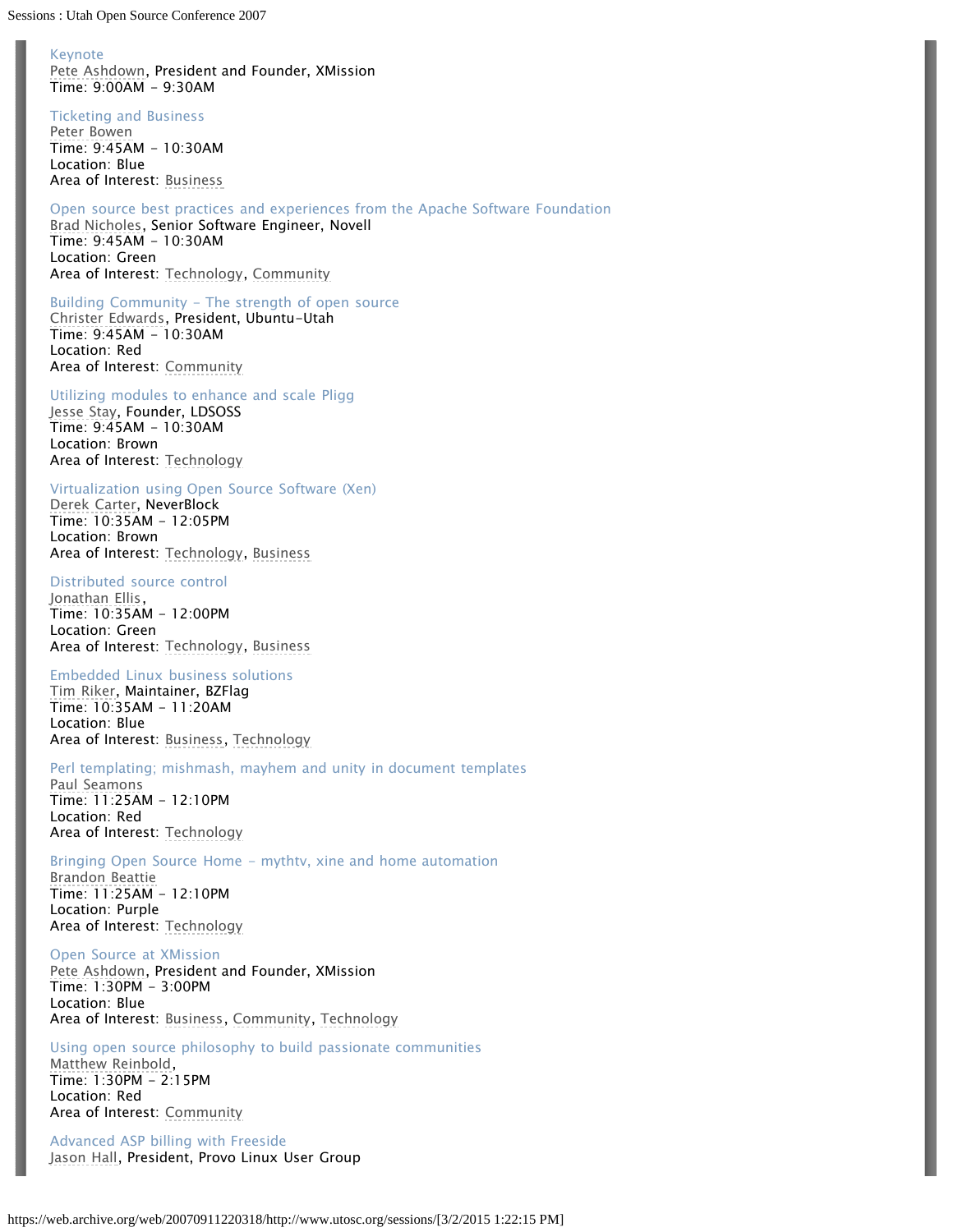Sessions : Utah Open Source Conference 2007

Time: 1:30PM - 3:00PM Location: Green Area of Interest: [Technology](https://web.archive.org/web/20070911220318/http://www.utosc.org/sessions/technology), [Business](https://web.archive.org/web/20070911220318/http://www.utosc.org/sessions/business/)

## Open source business and .NET

[Frank Rego](https://web.archive.org/web/20070911220318/http://www.utosc.org/speakers/frank-rego) Time: 1:30PM - 2:15PM Location: Brown Area of Interest: [Technology](https://web.archive.org/web/20070911220318/http://www.utosc.org/sessions/technology), [Business](https://web.archive.org/web/20070911220318/http://www.utosc.org/sessions/business/)

## Connecting remote users and offices through open source

[Chris Cameron](https://web.archive.org/web/20070911220318/http://www.utosc.org/speakers/chris-cameron), Time: 2:20PM - 3:05PM Location: Brown Area of Interest: [Technology](https://web.archive.org/web/20070911220318/http://www.utosc.org/sessions/technology), [Business](https://web.archive.org/web/20070911220318/http://www.utosc.org/sessions/business/)

### IntroPLAY LLC, starting a business with open source tools

[Aaron Toponce,](https://web.archive.org/web/20070911220318/http://www.utosc.org/speakers/aaron-toponce) Time: 2:20PM - 3:05PM Location: Red Area of Interest: [Business,](https://web.archive.org/web/20070911220318/http://www.utosc.org/sessions/business/) [Technology](https://web.archive.org/web/20070911220318/http://www.utosc.org/sessions/technology)

### Voice over IP in your office

[Jared Smith](https://web.archive.org/web/20070911220318/http://www.utosc.org/speakers/jared-smith) Time: 2:20PM - 3:05PM Location: Blue Area of Interest: [Technology](https://web.archive.org/web/20070911220318/http://www.utosc.org/sessions/technology), [Business](https://web.archive.org/web/20070911220318/http://www.utosc.org/sessions/business/)

### Pentaho / Kettle

[Nate Handy](https://web.archive.org/web/20070911220318/http://www.utosc.org/speakers/nate-handy) Time: 3:30PM - 4:15PM Location: Blue Area of Interest: [Technology](https://web.archive.org/web/20070911220318/http://www.utosc.org/sessions/technology), [Business](https://web.archive.org/web/20070911220318/http://www.utosc.org/sessions/business/)

### Open source programming language throw down

Open Discussion Time: 3:30PM - 5:00PM Location: Brown Area of Interest: [Community](https://web.archive.org/web/20070911220318/http://www.utosc.org/sessions/community), [Technology](https://web.archive.org/web/20070911220318/http://www.utosc.org/sessions/technology)

## Monitoring your data center using Apache Ganglia

[Brad Nicholes](https://web.archive.org/web/20070911220318/http://www.utosc.org/speakers/brad-nicholes), Senior Software Engineer, Novell Time: 3:30PM - 4:15PM Location: Red Area of Interest: [Technology](https://web.archive.org/web/20070911220318/http://www.utosc.org/sessions/technology), [Business](https://web.archive.org/web/20070911220318/http://www.utosc.org/sessions/business/)

### NetworkManager - Changing the way we connect

[Doran Barton](https://web.archive.org/web/20070911220318/http://www.utosc.org/speakers/doran-barton) Time: 3:30PM - 4:15PM Location: Purple Area of Interest: [Technology](https://web.archive.org/web/20070911220318/http://www.utosc.org/sessions/technology)

| Share and Enjoy:<br>$\circ$ $\circ$ $\sim$ $\circ$ $\circ$ |                 |                 |                                                  |  |  |
|------------------------------------------------------------|-----------------|-----------------|--------------------------------------------------|--|--|
|                                                            | <b>RSS BLOG</b> | <b>COMMENTS</b> | WSC XHTML 1.1 4 DESIGN: JIDE WORDPRESS CONTREFOX |  |  |
| Project Not Found ,                                        |                 |                 |                                                  |  |  |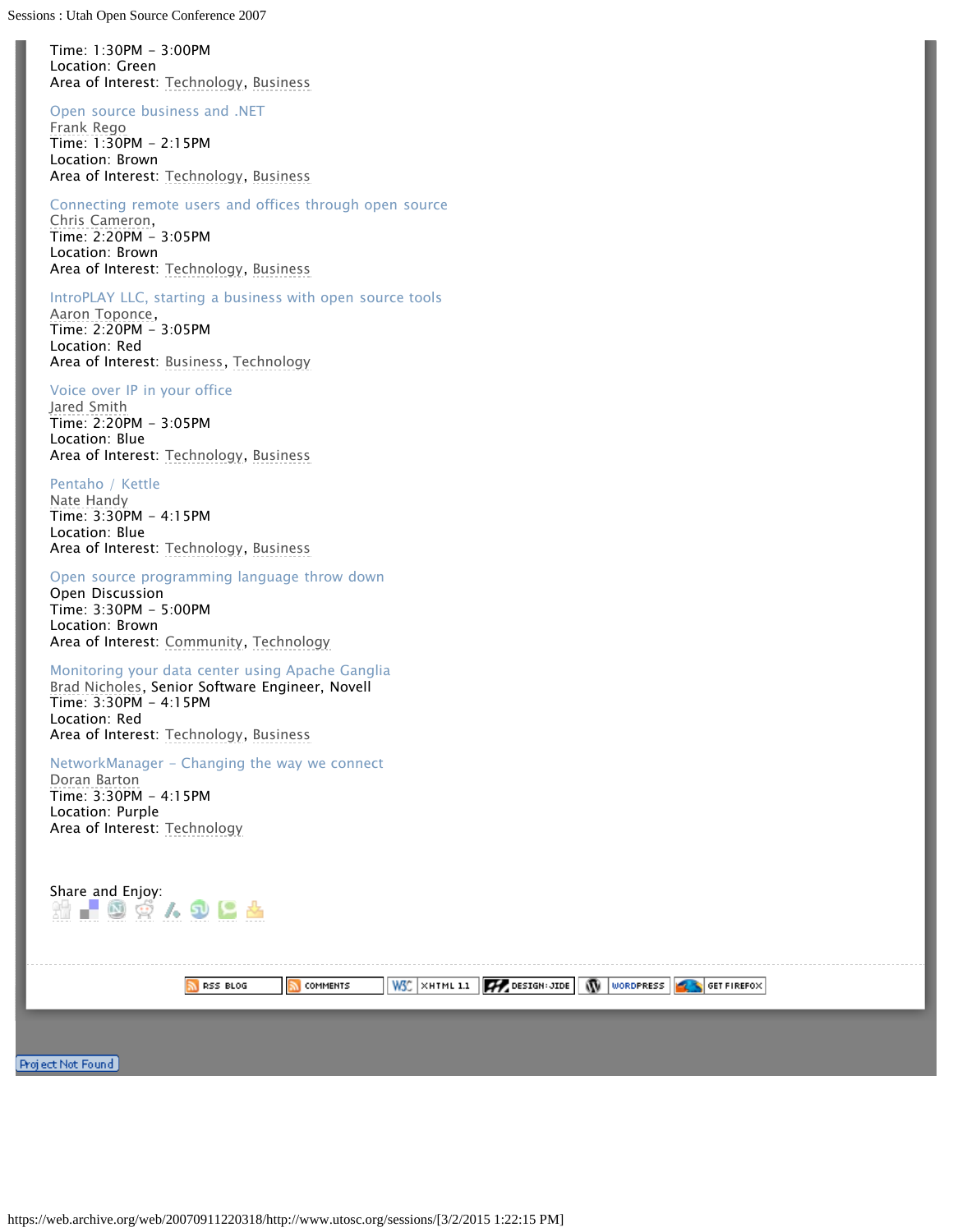<span id="page-14-0"></span>Sponsors : Utah Open Source Conference 2007

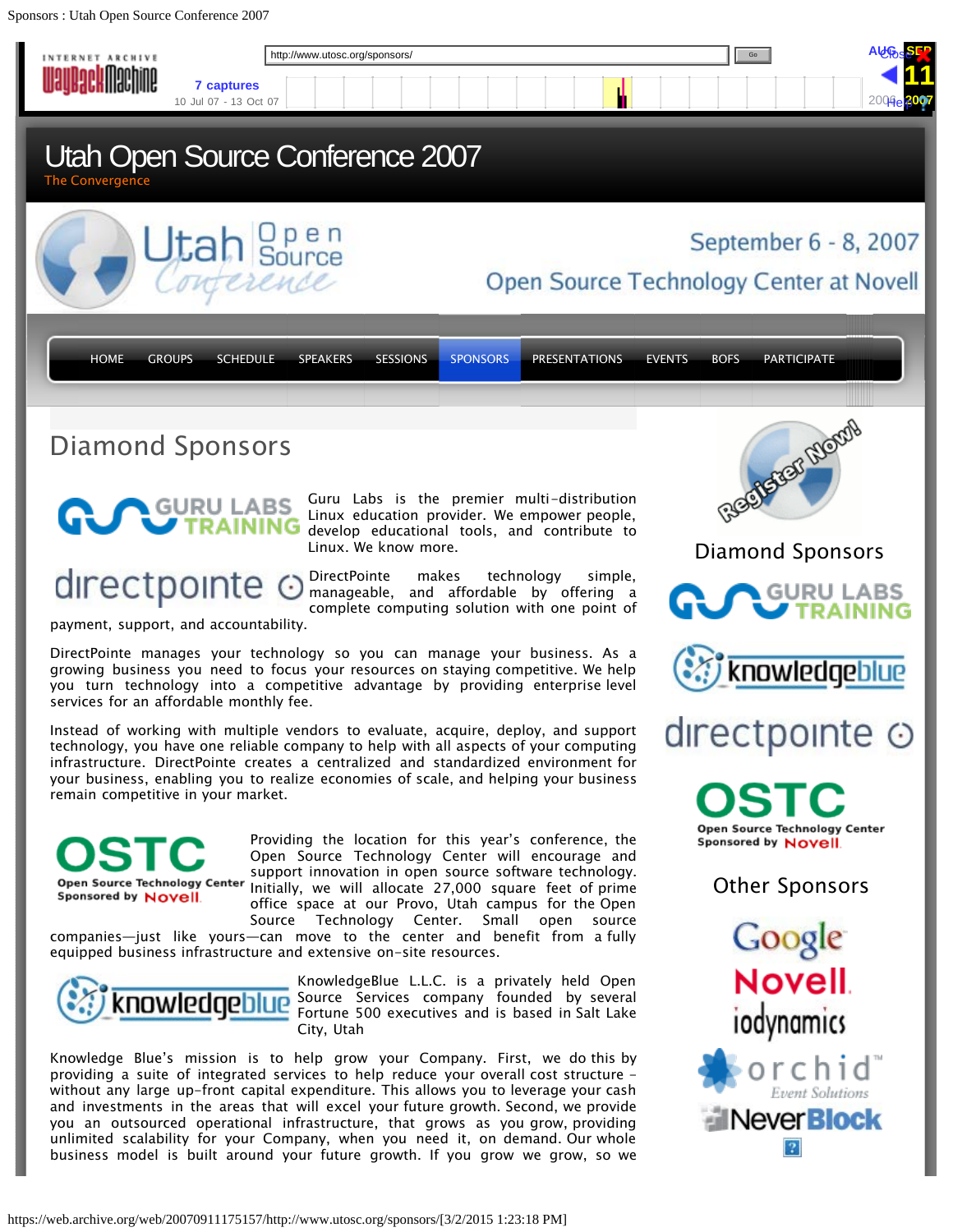assume a responsibility for your overall success.

Our focus is on small and medium businesses (SMB), including start-up and emerging Companies. We specialize in providing a suite of high value, outsourcing services that are economically attractive, and available to you on demand. We believe in taking an extra level of risk with smaller, emerging Companies in return for the opportunity of sharing your future growth - together.

# Special Interest Groups

Utah Open Source Conference 2007 could not be successful without the help from the community Special Interest Groups. The focus of these groups is what makes Utah such a vibrant open source community.

Utah Open Source [Special Interest Groups \(SIGs\)](https://web.archive.org/web/20070911175157/http://www.utosc.org/sponsors/special-interest-groups-sigs/)

## Other Sponsors

Orchid Event Technologies is a complete meeting and event management solution that includes a comprehensive suite of tools, including Event Marketing, Event Solutions Web Brochures, Online Event Registration, Attendee

Management, Housing Management, Unique Passkey Integration for event planners utilizing Passkey, Optional Activities, Financial Management, Quality Control, Financial Processing and Management, and Reporting, all in a single integrated solution.

Providing our hosting, NeverBlock is a smaller virtual private server hosting service.

If you are interested in sponsoring this conference please contact: [sponsorship@utos.org](mailto:sponsorship@utos.org)

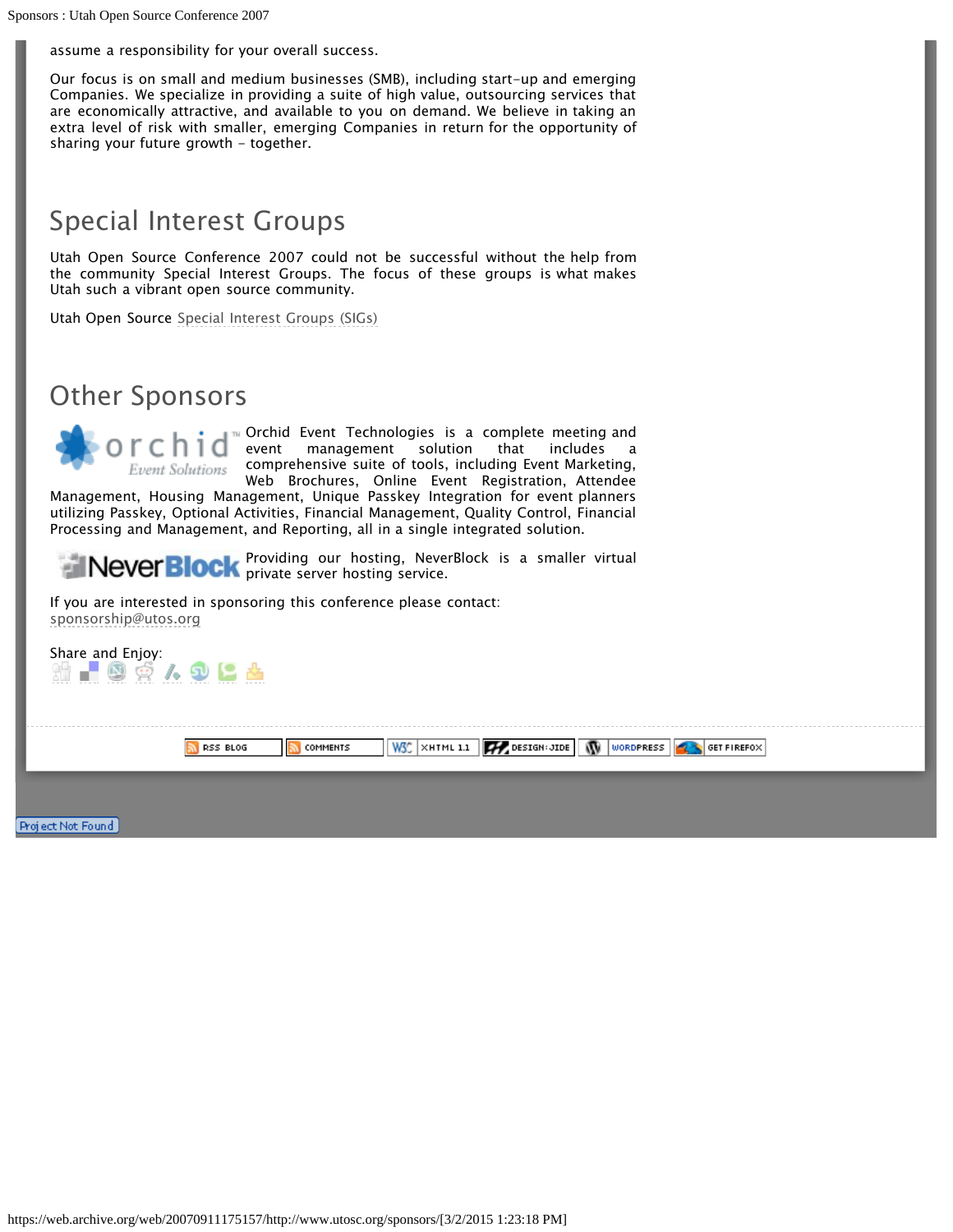<span id="page-16-0"></span>Events : Utah Open Source Conference 2007

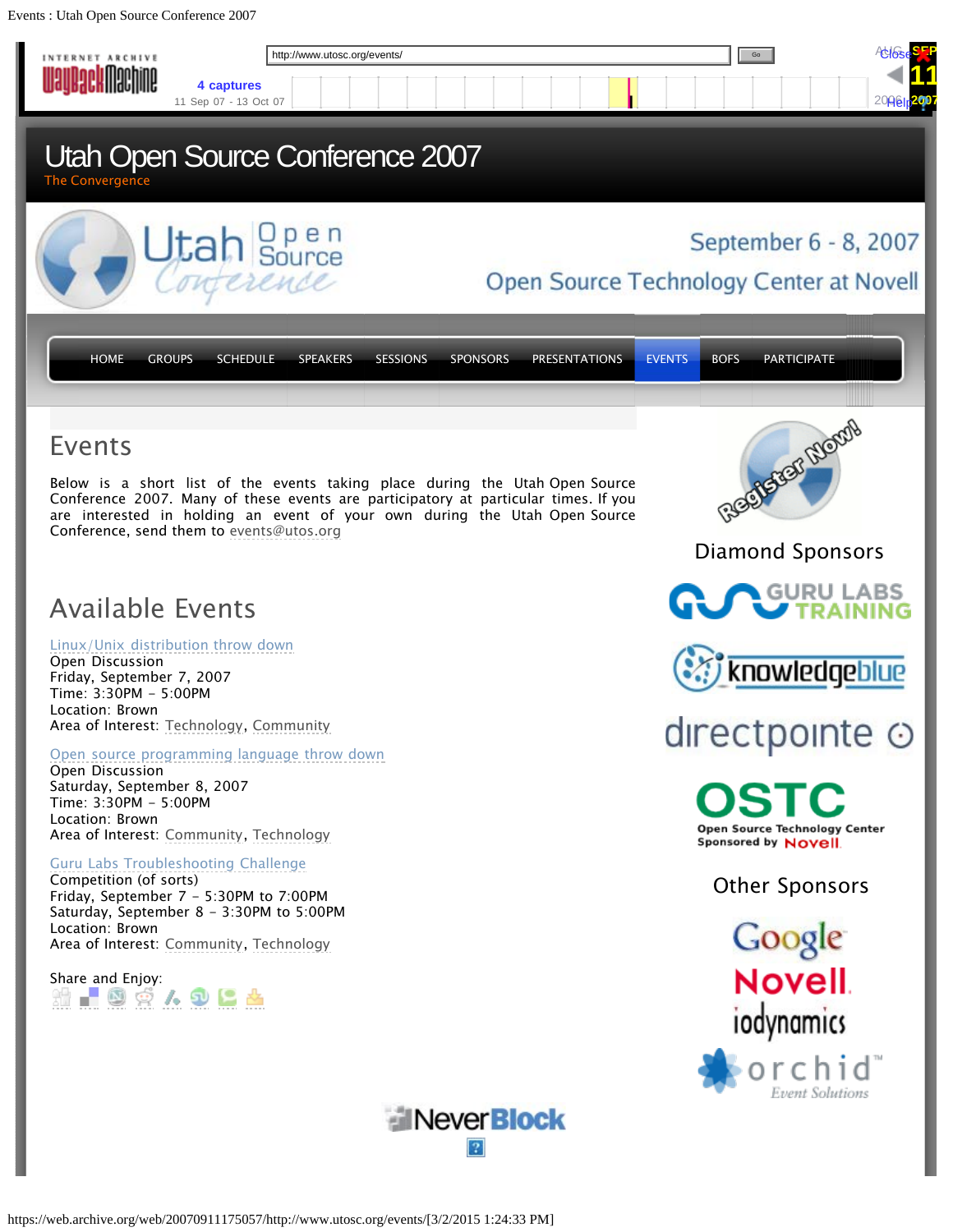<span id="page-17-0"></span>BoFs : Utah Open Source Conference 2007

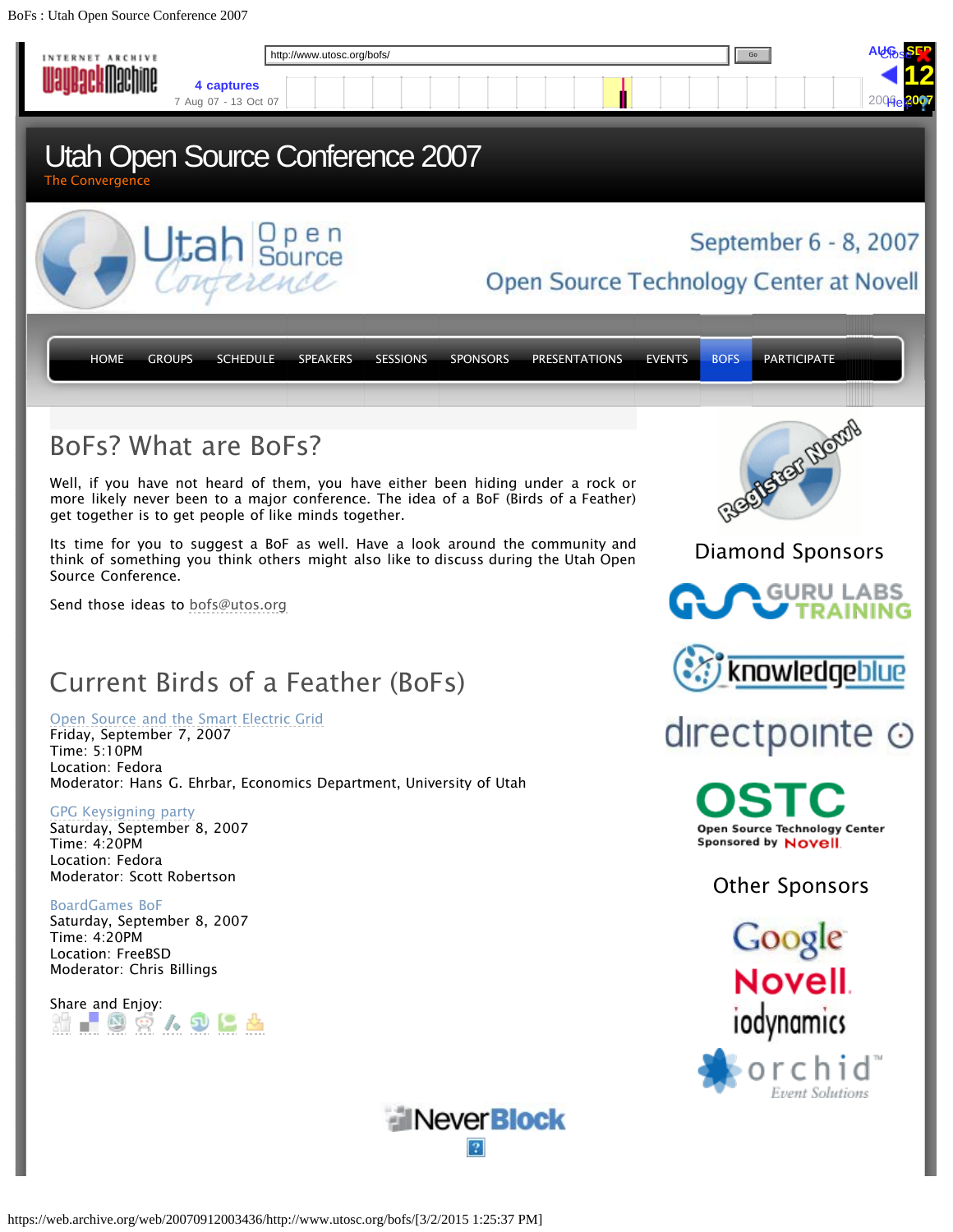<span id="page-18-0"></span>Participate : Utah Open Source Conference 2007